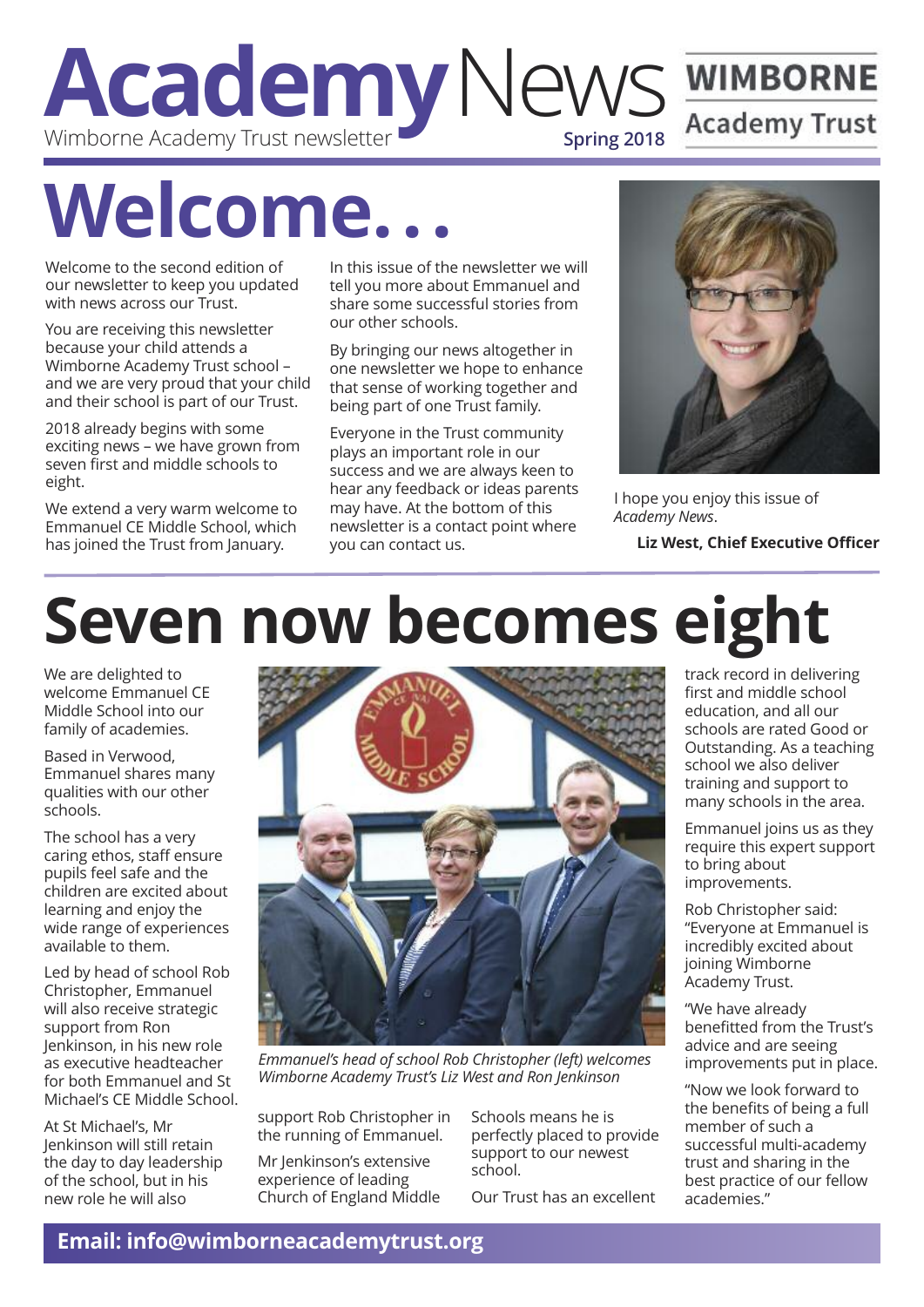#### **Academy**News

## **Children have the maths factor**

Hundreds of eight and nine year-olds dedicated a whole day to maths problem solving in a fun factored event that was hosted by the Trust.

Year 4 children from first schools in the Wimborne area attended our Maths Day event at St Michael's and Allenbourn Middle schools to get a taste of what maths at a higher level is like – and just as importantly – how fun it can be.

Run by nationally acclaimed mathematician Angela Gould, the event saw the children tackle a series of maths puzzles, from creating jigsaw puzzles to building paper pyramids. Year 8 pupils at St Michael's and Allenbourn assisted their younger peers on the day.

CEO of Wimborne Academy Trust Liz West said: "It was fantastic to see so many children attend our two middle schools for this event.

"As a teaching school we take great pride in sharing our knowledge with schools and children throughout the area. We place great emphasis on our maths teaching and this event provided children an invaluable opportunity to see how numeracy is



taught at our middle schools."

The maths activity day was designed to raise motivation and attainment by giving the children enriching, yet challenging, numeracy to do.

Each task was directly linked with work in the classroom, focusing on improving problem solving and mathematical thinking skills.

Working in small groups, the children completed maths puzzle trails, numeracy card games and number challenges, folded shapes such as pentagons and kites from paper, and

solved fractions, decimals and percentages questions.

The event culminated with the building of giant pyramids using 64 sheets of paper – and making them big enough for the children to sit in.

Angela Gould, Director of Building Motivation and Attainment in Maths, said: "It was a real pleasure to work with the children and teachers.

"They were so enthusiastic and engaged all day, working through a wide range of maths activities to improve attainment."

### Me and my shadow

Some of our parents were invited to go back to school for the day.

Their return to the classroom was organised by Allenbourn Middle School for a Year 5 shadowing week.

The parents were invited to drop into the school and see first-hand how their children are taught.

Headteacher Cindy Pritchard explained: "This is the third time that we have held the Year 5 shadowing week for

parents. They are invited to come in during that week and observe their children's lessons. We find this event gives our mums and dads a real insight into their child's learning."

During the week, parents got to sit in a wide range of lessons, including maths, English, science, PE, French, technology, history, music, art and Geography.

One parent wrote afterwards: "It is great to see as a parent such a



happy and integrated team in Allenbourn with the teachers and support staff working well together."

And one particularly impressed mum said: "Brilliant lessons, lots of different styles of learning observed.

"The level of parent engagement at the school is excellent and always appreciated."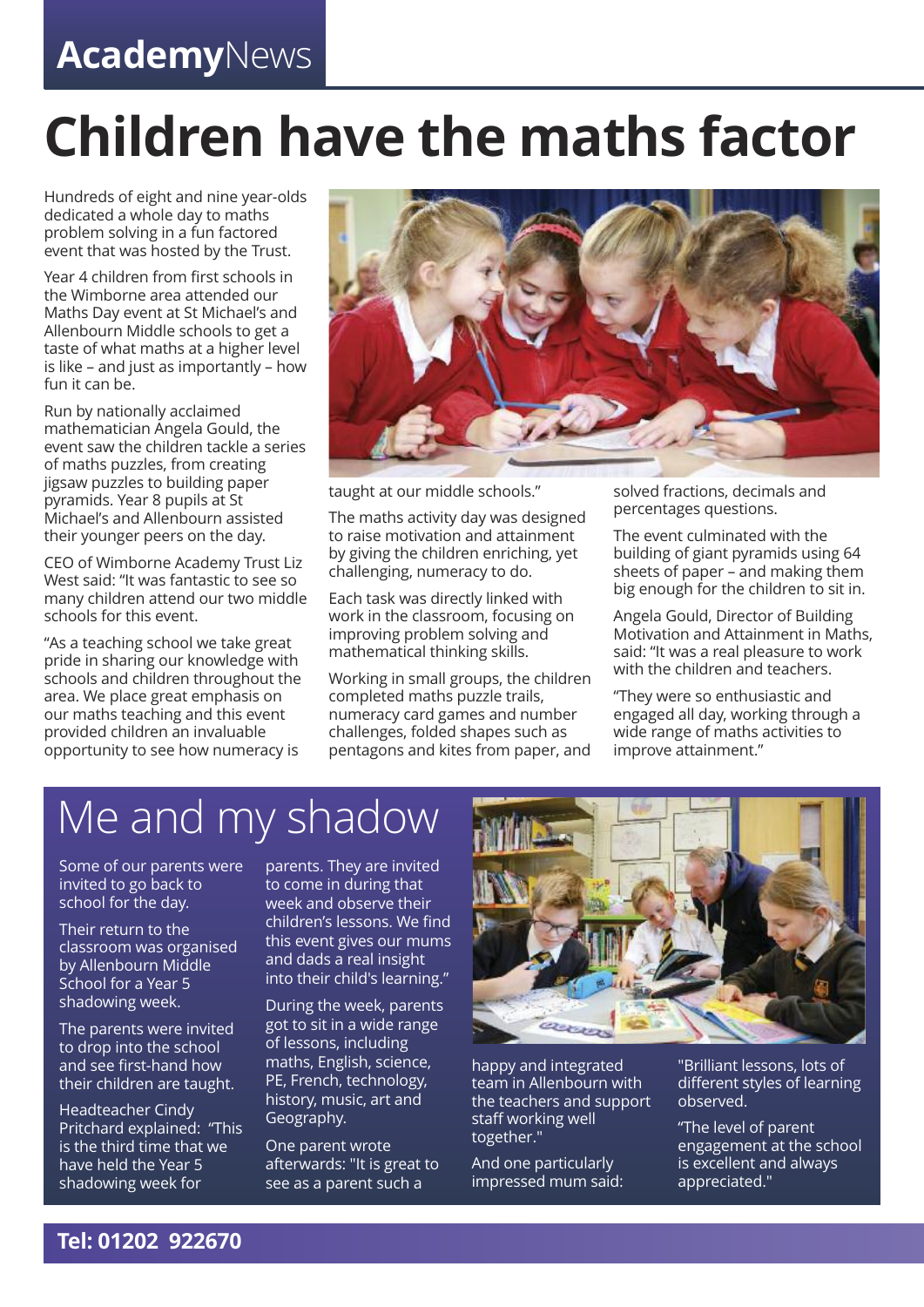#### **Learning in the great outdoors**

Desks have been swapped for logs and climbing frames for trees as our schools take lessons out into the great outdoors.

Over at St John's CE First School, the Reception children have been spending part of their lessons deep in the woods.

The little ones have been attending the town's Forest Garden for specialist Forest School sessions.

The weekly sessions are led by a fully trained Forest School Leader, in addition to the children's usual class teacher and teaching assistants. The youngsters have been swinging on a tree tyre, getting mucky in the mud kitchen and making their very own hill to climb.

Head of school Katharine Anstey said: "Forest School is a specialised learning



approach using the outdoors to complement classroom teaching.

Meanwhile, Merley First School is creating a new band of outdoor adventurers. This group of children tasted their first experience of being outdoor adventurers during special sessions in

the autumn term.

They sat around the camp fire and learned how to stay safe with fire, used butter knives to strip the bark off of hazel sticks, toasted marshmallows on a fire and built dens.

Some children independently decided to



write on wood using the suffixes they had been using in the morning in class.

Headteacher Jane Phillips said: "Not only have they learned new skills but they have also found inspiration for their classroom lessons in the great outdoors."

#### **Church visit was quite an experience**

Some of our children were given a special insight into the history and modern day activities of a local church.

The Year 3 pupils from Colehill First School were invited by St Michael and All Angels Church to 'Experience Church.'

The experience took the youngsters on an interactive journey around the church building to discover what Christians do.

During their visit



the children took part in a range of activities at different stations.

Headteacher Andrew Turrall said: "We are very grateful to St Michael's Church for providing our children with a memorable

experience.

"They learned so much about the day to day workings of a church and also how Christians live and worship. The visit was fun, engaging and very interesting and has really enhanced their learning."

#### **Bringing the past to life**

There was great excitement at St Michael's CE Middle School when we unveiled a 4,000 year-old burial mound that lies in the school grounds.

Cllr Derek Burt unveiled an interpretation board, flanked by Archaeologist Julian Richards, Headteacher Ron Jenkinson and five pupils who had contributed to the project.

Julian Richards said: "I've been working with the pupils to

help to bring back to life a Bronze Age burial mound.

"It's a very prominent mound and sits right on the top of the hill here, so in the Bronze Age times it would have been visible for miles around. It's the burial place of someone important!"

Ron Jenkinson added: "It's an amazing thing to have on the school site, but it was completely hidden and pupils were walking past it, totally unaware."